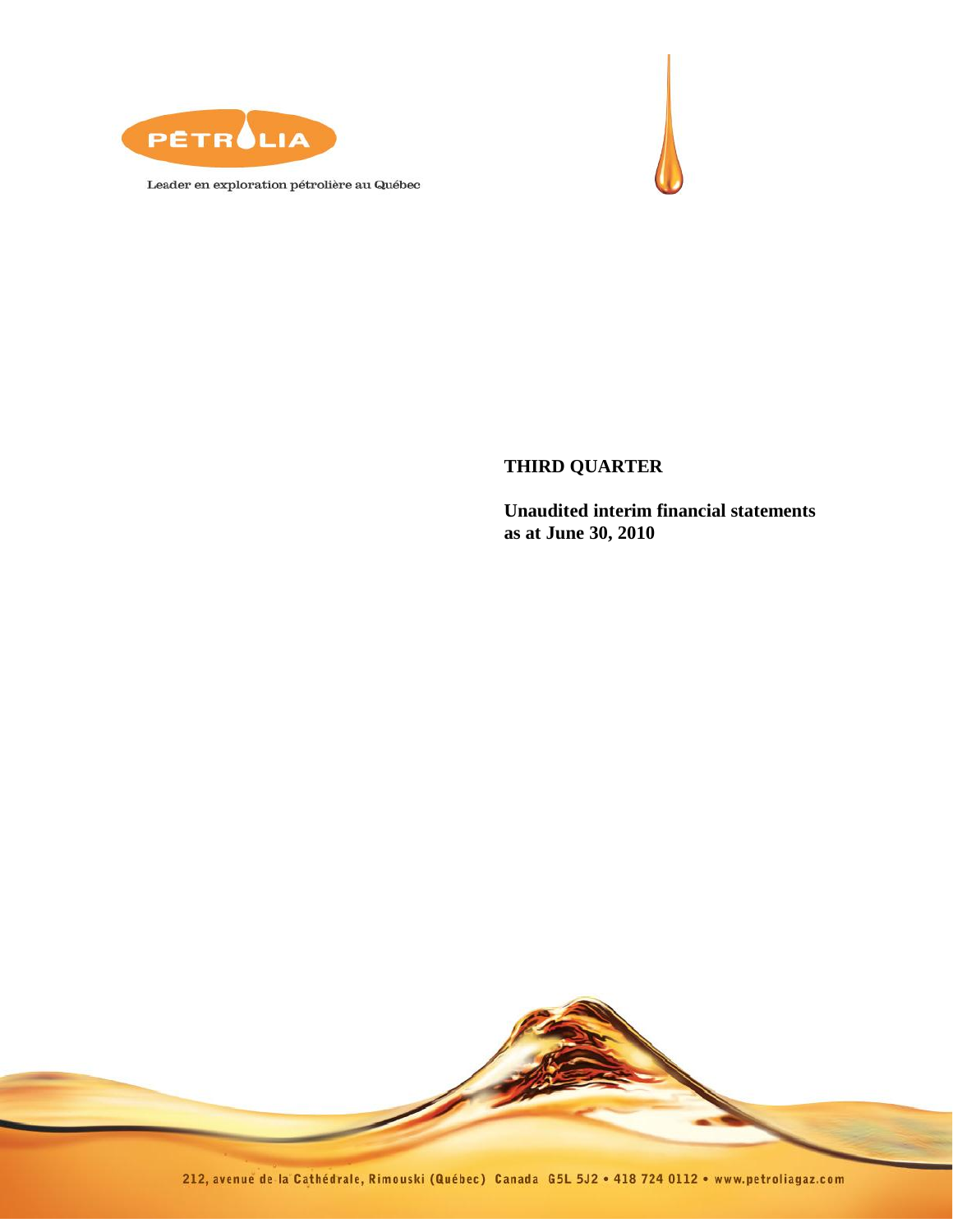

#### **UNAUDITED INTERIM FINANCIAL STATEMENTS**

#### **FOR THE THREE- AND NINE-MONTH PERIODS ENDED JUNE 30, 2010**

#### **Declaration concerning the interim financial statements**

Management has prepared the interim financial statements of Pétrolia Inc., including the balance sheet as at June 30, 2010, as well as the statements of income and comprehensive income, shareholdersø equity, deferred exploration expenses, and cash flows for the three- and nine-month periods ended on June 30, 2010. No external auditors of firm examined or verified these interim financial statements.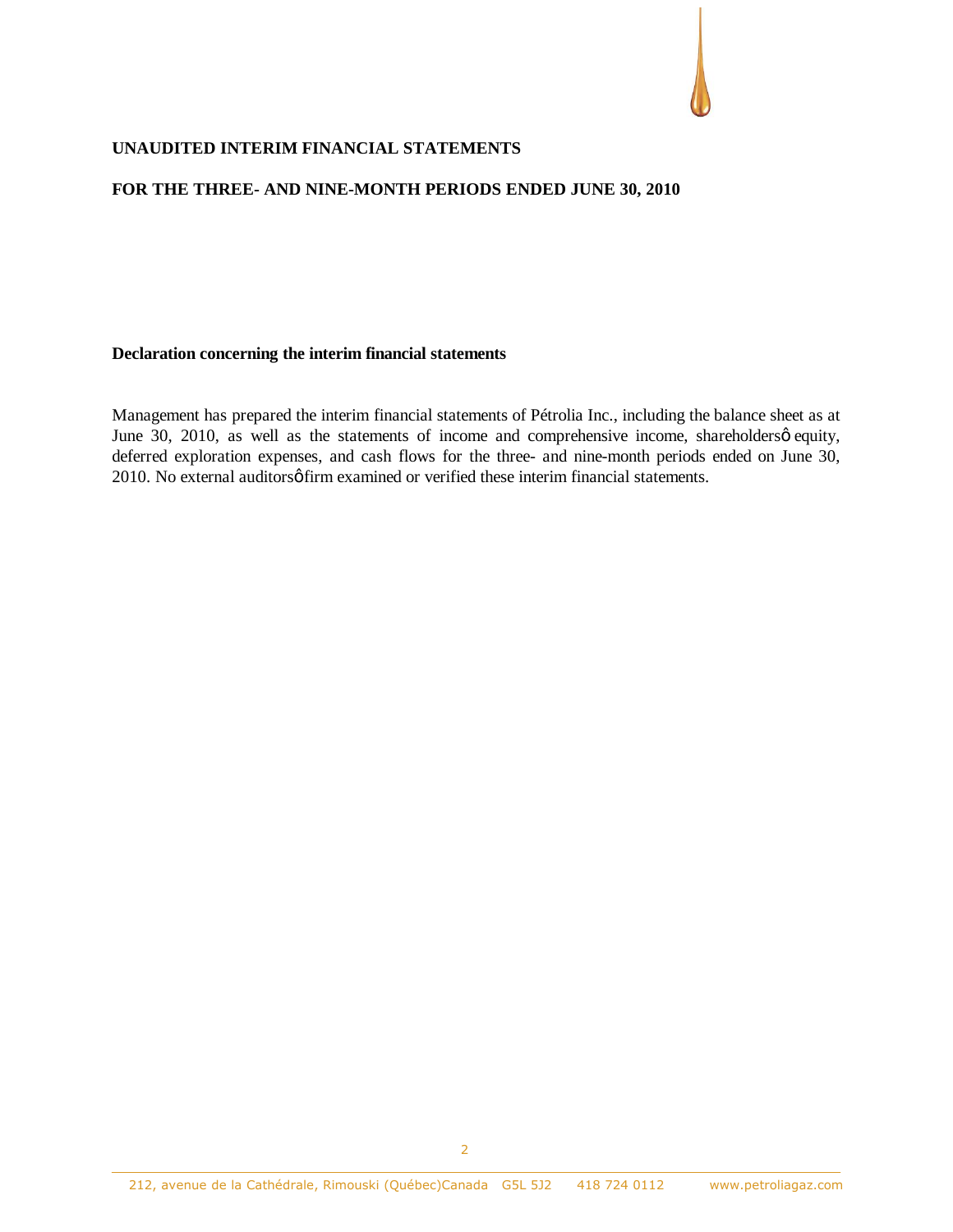

# **BALANCE SHEET**

|                                                  | As at June 30<br>2010 | As at September 30<br>2009 |
|--------------------------------------------------|-----------------------|----------------------------|
|                                                  | \$                    | \$                         |
|                                                  | (unaudited)           | (audited)                  |
| <b>ASSETS</b>                                    |                       |                            |
| <b>Current assets</b>                            |                       |                            |
| Cash and cash equivalents                        | 3,805,937             | 4,833,084                  |
| Receivables                                      | 1,615,629             | 2,029,860                  |
| Advance on exploration work                      | 607,613               |                            |
| Prepaid expenses                                 | 26,935                | 356,068                    |
| Investments cashable during the next fiscal year | 380,000               | 380,000                    |
|                                                  | 6,436,114             | 7,599,012                  |
| <b>Equity investments</b>                        |                       | 595,200                    |
| <b>Fixed assets</b>                              | 226,105               | 150,530                    |
| Oil and gas properties (Note 3)                  | 3,835,190             | 2,333,394                  |
| <b>Deferred exploration expenses</b> (Note 4)    | 18,723,842            | 13,346,303                 |
|                                                  | 29,221,251            | 24,024,439                 |
| <b>LIABILITIES</b>                               |                       |                            |
| <b>Current liabilities</b>                       |                       |                            |
| Payables and accrued expenses                    | 759,128               | 1,661,967                  |
| <b>Future taxes</b>                              | 1,721,563             | 913,549                    |
|                                                  | 2,480,691             | 2,575,516                  |
| <b>SHAREHOLDERSØEQUITY</b>                       |                       |                            |
| Capital stock (Note 5)                           | 28,100,877            | 21,674,783                 |
| Contributed surplus ó Stock options              | 1,293,490             | 1,957,120                  |
| Contributed surplus ó Expired stock options      | 783,366               | 225,721                    |
| Deficit                                          | (3, 437, 173)         | (2,408,701)                |
|                                                  | 26,740,560            | 21,448,923                 |
|                                                  | 29,221,251            | 24,024,439                 |

Event subsequent to the balance sheet date (Note 7)

On behalf of the Board

(signed) *André Proulx* (signed) *Vincent Causse* Director Director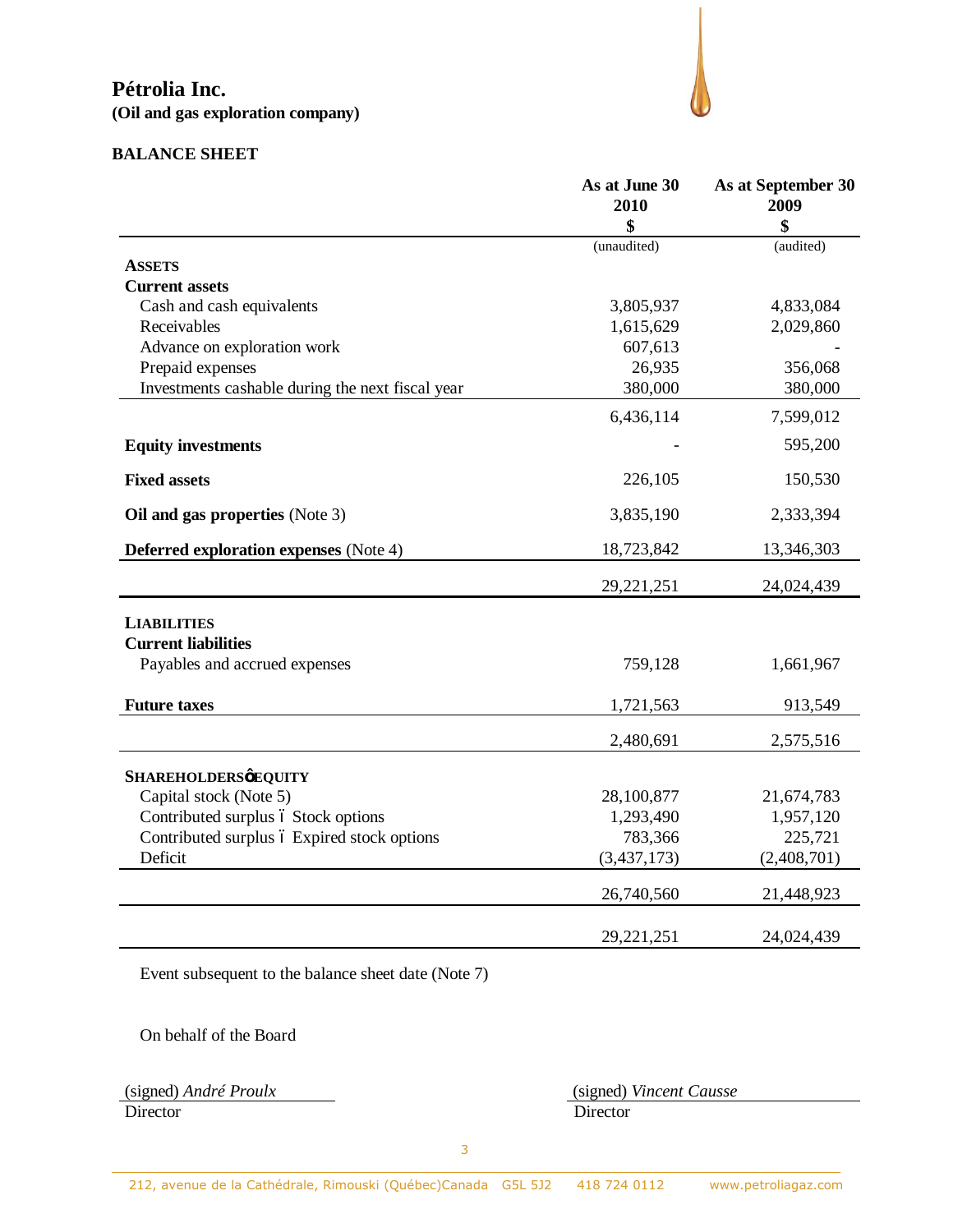

# **STATEMENT OF INCOME AND COMPREHENSIVE INCOME (unaudited)**

|                                                       | <b>Periods ended June 30</b> |                |               |               |  |
|-------------------------------------------------------|------------------------------|----------------|---------------|---------------|--|
|                                                       | 2009<br>2009<br>2010<br>2010 |                |               |               |  |
|                                                       | (three months)               | (three months) | (nine months) | (nine months) |  |
|                                                       | \$                           | \$             | \$            | \$            |  |
| <b>REVENUE</b>                                        |                              |                |               |               |  |
| Project income                                        |                              | 1,953          | 1,781         | 11,005        |  |
| Interest income                                       | 7,345                        | 64,233         | 18,834        | 146,881       |  |
|                                                       |                              |                |               |               |  |
| Revenue from production testing                       | 39,997                       |                | 52,145        |               |  |
|                                                       | 47,342                       | 66,186         | 72,760        | 157,886       |  |
| <b>OPERATING EXPENSES</b>                             |                              |                |               |               |  |
| Administrative expenses (Appendix A)                  | 382,287                      | 312,335        | 1,257,207     | 971,423       |  |
| General expenses (Appendix B)                         |                              |                |               |               |  |
| Transport costs and overriding royalty                |                              |                |               |               |  |
| interest related to production testing                | 6,597                        |                | 8,715         |               |  |
|                                                       |                              |                |               |               |  |
|                                                       | 388,884                      | 312,335        | 1,265,922     | 971,423       |  |
| <b>LOSS BEFORE OTHER ITEMS AND INCOME</b>             |                              |                |               |               |  |
| <b>TAXES</b>                                          | (341, 542)                   | (246, 149)     | (1, 193, 162) | (813, 537)    |  |
|                                                       |                              |                |               |               |  |
| <b>OTHER ITEMS</b>                                    |                              |                |               |               |  |
| Gain on disposal of shares                            |                              |                | 439,597       |               |  |
| Unrealized gain (unrealized<br>loss)<br><sub>on</sub> |                              |                |               |               |  |
| financial assets held for trading                     |                              | 70,000         | (499,200)     | (650,000)     |  |
|                                                       |                              |                |               |               |  |
| <b>LOSS BEFORE INCOME TAXES</b>                       | (341, 542)                   | (174, 149)     | (1,252,765)   | (1,463,537)   |  |
|                                                       |                              |                |               |               |  |
| Future income taxes                                   | (96,998)                     | (41,046)       | (224, 293)    | (217, 880)    |  |
| NET LOSS AND COMPREHENSIVE INCOME                     | (244, 544)                   | (135, 103)     | (1,028,472)   | (1,245,657)   |  |
|                                                       |                              |                |               |               |  |
| <b>BASIC AND DILUTED NET LOSS PER SHARE</b>           | (0.0053)                     | (0.0033)       | (0.0224)      | (0.0304)      |  |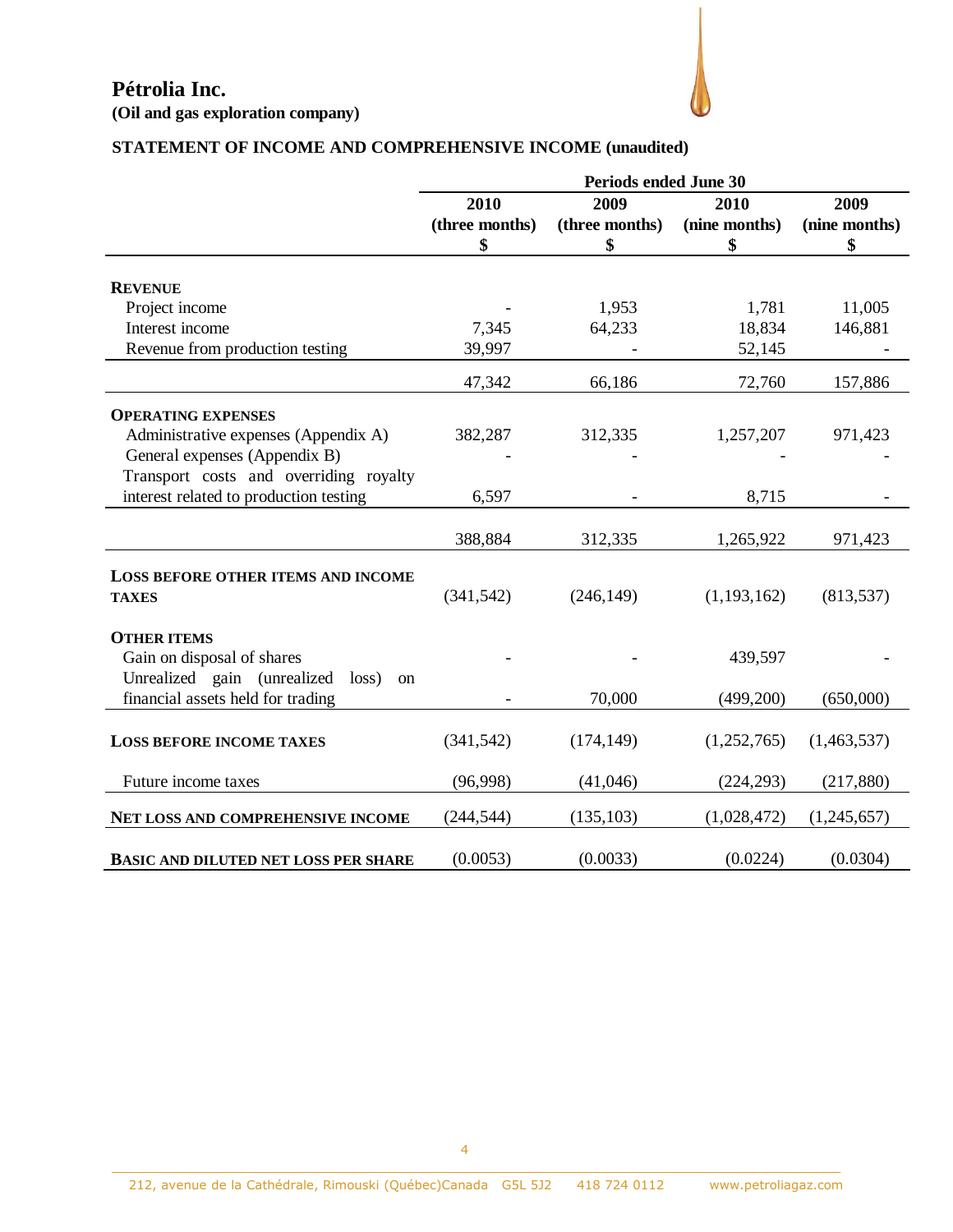

# **STATEMENT OF SHAREHOLDER'S EQUITY**

|                                                        |                          | <b>Capital stock</b> | <b>Contributed surplus</b> |                     |                          |              |
|--------------------------------------------------------|--------------------------|----------------------|----------------------------|---------------------|--------------------------|--------------|
|                                                        |                          |                      | <b>Stock options</b>       | <b>Expired</b>      | <b>Deficit</b>           | <b>Total</b> |
|                                                        | <b>Shares</b>            | \$                   | \$                         | stock options<br>\$ | \$                       | \$           |
|                                                        |                          |                      |                            |                     |                          |              |
| <b>Audited balance at</b><br><b>September 30, 2008</b> | 40,914,219               | 21,674,783           | 1,877,170                  | 195,946             | (1,553,790)              | 22,194,105   |
| <b>Other activities</b>                                |                          |                      |                            |                     |                          |              |
| Granted stock options                                  |                          |                      | 109,725                    |                     |                          | 109,725      |
| Expired stock options                                  |                          |                      | (40, 913)                  | 40,913              |                          |              |
| Net loss                                               |                          |                      |                            | $\qquad \qquad -$   | (1,245,657)              | (1,245,657)  |
| <b>Unaudited balance at</b><br>June 30, 2009           | 40,914,219               | 21,674,783           | 1,945,982                  | 236,859             | (2,799,447)              | 21,058,177   |
|                                                        |                          |                      |                            |                     |                          |              |
| <b>Audited balance at</b><br>September 30, 2009        | 40,914,219               | 21,674,783           | 1,957,120                  | 225,721             | (2,408,701)              | 21,448,923   |
| Issued during the period                               |                          |                      |                            |                     |                          |              |
| Cash                                                   | 7,960,568                | 7,129,910            |                            |                     |                          | 7,129,910    |
| Stock options exercised                                | 1,192,500                | 806,585              | (289, 585)                 |                     |                          | 517,000      |
| <b>Share issuance costs</b>                            |                          |                      |                            |                     |                          |              |
| Future income taxes                                    |                          | (1,032,307)          |                            |                     | $\overline{\phantom{a}}$ | (1,032,307)  |
| Other                                                  | $\overline{\phantom{a}}$ | (478,094)            |                            |                     | $\overline{\phantom{0}}$ | (478,094)    |
| <b>Other activities</b>                                |                          |                      |                            |                     |                          |              |
| Stock-based compensation                               |                          |                      | 183,600                    |                     |                          | 183,600      |
| Expired stock options                                  |                          |                      | (162, 675)                 | 162,675             |                          |              |
| Expired broker warrants                                |                          |                      | (394,970)                  | 394,970             |                          |              |
| Net loss                                               |                          |                      |                            |                     | (1,028,472)              | (1,028,472)  |
| <b>Unaudited balance at</b><br>June 30, 2010           | 50,067,287               | 28,100,877           | 1,293,490                  | 783,366             | (3,437,173)              | 26,740,560   |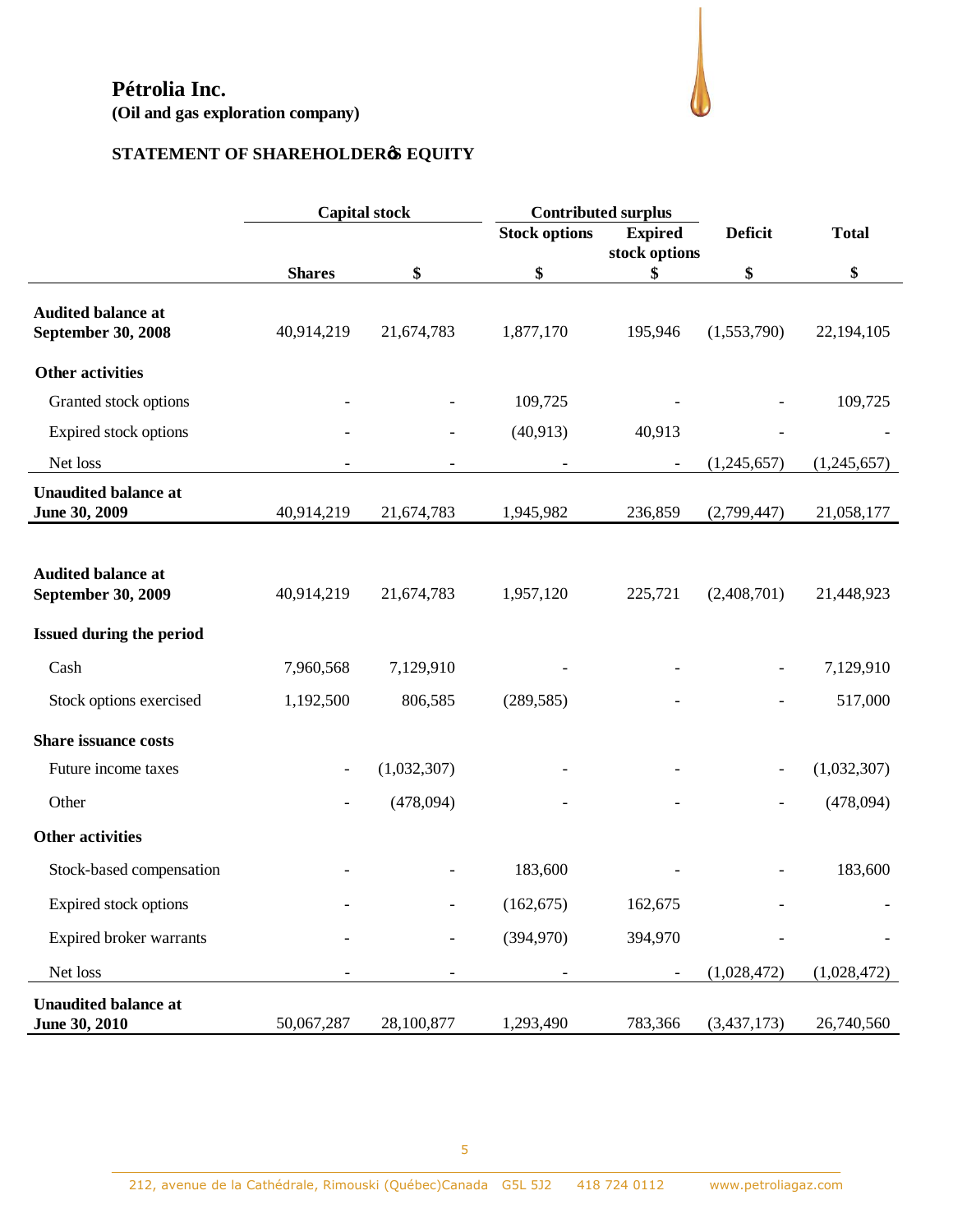

**(Oil and gas exploration company)**

# **STATEMENT OF DEFERRED EXPLORATION EXPENSES (unaudited)**

|                                     | <b>Periods ended June 30</b> |                |               |               |  |
|-------------------------------------|------------------------------|----------------|---------------|---------------|--|
|                                     | 2010<br>2009<br>2010<br>2009 |                |               |               |  |
|                                     | (three months)               | (three months) | (nine months) | (nine months) |  |
|                                     | \$                           | \$             | \$            | \$            |  |
|                                     |                              |                |               |               |  |
| <b>EXPLORATION EXPENSES</b>         |                              |                |               |               |  |
| Analyses                            | 1,206                        |                | 1,206         |               |  |
| <b>Drilling</b>                     | 165 634                      | 42,831         | 4,632,433     | 199,512       |  |
| Geology                             | 101,430                      | 154,327        | 365,272       | 781,434       |  |
| Geophysical surveys                 | 29,527                       | 70,794         | 159,395       | 2,562,826     |  |
| Completion                          | 549 895                      |                | 2,682,927     |               |  |
| General exploration expenses        | 1,616                        |                | 10,306        |               |  |
| Stock option-based compensation     |                              | 7,125          |               | 7,125         |  |
|                                     |                              |                |               |               |  |
|                                     | 849,308                      | 275,077        | 7,851,539     | 3,550,897     |  |
| <b>DEDUCTIONS</b>                   |                              |                |               |               |  |
| Exchange of properties              | 825,295                      |                | 825,295       |               |  |
| <b>Exploration subsidies</b>        | 446,874                      | 65,182         | 1,467,716     | 821,570       |  |
| Partner contributions               | 2,929                        | 15,303         | 180,989       | 620,496       |  |
|                                     |                              |                |               |               |  |
|                                     | 1,275,098                    | 80,485         | 2,474,000     | 1,442,066     |  |
| <b>INCREASE (DECREASE) IN</b>       |                              |                |               |               |  |
| <b>EXPLORATION EXPENSES FOR THE</b> |                              |                |               |               |  |
| <b>PERIOD</b>                       | (425,790)                    | 194,592        | 5,377,539     | 2,108,831     |  |
|                                     |                              |                |               |               |  |
| <b>BALANCE, BEGINNING OF PERIOD</b> | 19,149,632                   | 11,046,126     | 13,346,303    | 9,131,887     |  |
|                                     |                              |                |               |               |  |
| <b>BALANCE, END OF PERIOD</b>       | 18,723,842                   | 11,240,718     | 18,723,842    | 11,240,718    |  |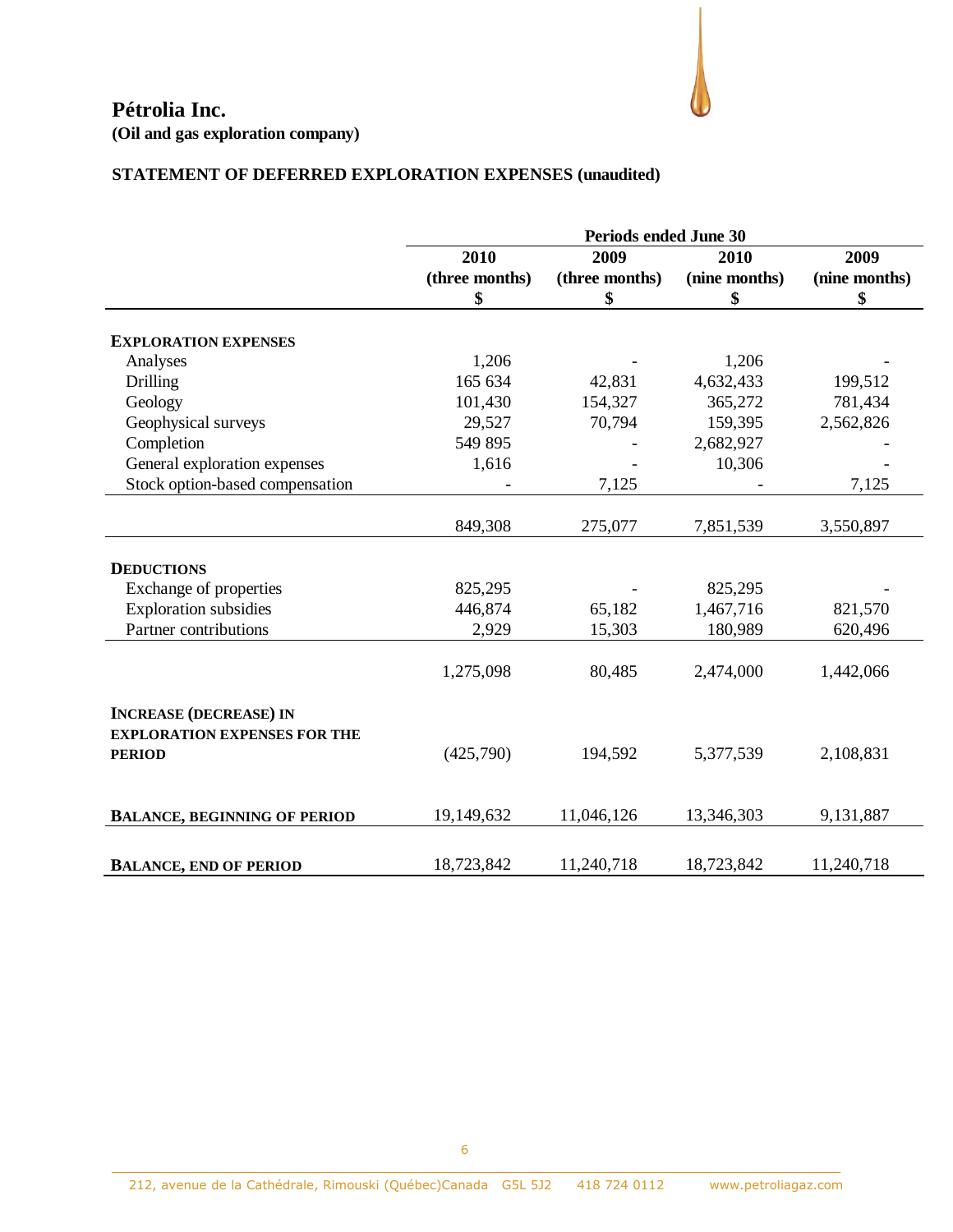**(Oil and gas exploration company)**

# **STATEMENT OF CASH FLOWS (unaudited)**

|                                                          | <b>Periods ended June 30</b> |                                            |             |             |
|----------------------------------------------------------|------------------------------|--------------------------------------------|-------------|-------------|
|                                                          | 2010                         | 2009                                       | 2010        | 2009        |
|                                                          | (three months)               | (three months) (nine months) (nine months) |             |             |
|                                                          | \$                           | \$                                         | \$          | \$          |
|                                                          |                              |                                            |             |             |
| <b>OPERATING ACTIVITIES</b>                              |                              |                                            |             |             |
| Net loss                                                 | (244, 544)                   | (135, 103)                                 | (1,028,472) | (1,245,657) |
| Items not affecting cash                                 |                              |                                            |             |             |
| Stock-based compensation                                 |                              | 102,600                                    | 183,600     | 102,600     |
| Depreciation of fixed assets                             | 22,852                       | 15,229                                     | 56,392      | 44,813      |
| Gain on disposal of rolling stock                        |                              |                                            | (439, 597)  |             |
| Future income taxes                                      | (96,998)                     | (41,046)                                   | (224, 293)  | (217, 880)  |
| Unrealized loss (unrealized gain) on financial assets    |                              |                                            |             |             |
| held for trading                                         |                              | (70,000)                                   | 499,200     | 650,000     |
|                                                          | (318,690)                    | (128, 320)                                 | (953, 170)  | (666, 124)  |
| Net change in non-cash operating                         |                              |                                            |             |             |
| items                                                    | (304, 077)                   | 115,253                                    | (487, 157)  | (93, 802)   |
|                                                          | (622, 767)                   | (13,067)                                   | (1,440,327) | (759, 926)  |
| <b>FINANCING ACTIVITIES</b>                              |                              |                                            |             |             |
| Capital stock issuance                                   |                              |                                            | 7,646,910   |             |
| Share issuance costs                                     | 50                           |                                            | (478,094)   |             |
|                                                          | 50                           |                                            | 7,168,816   |             |
| <b>INVESTING ACTIVITIES</b>                              |                              |                                            |             |             |
| Acquisition of fixed assets                              | (15,240)                     | (4,868)                                    | (131,967)   | (15,079)    |
| Acquisition of oil and gas properties                    |                              | (2,626)                                    | (676, 501)  | (156, 975)  |
| Decrease (increase) in deferred exploration expenses     |                              |                                            |             |             |
| net of deductions                                        | 354,887                      | (362, 719)                                 | (6,482,765) | (3,764,672) |
| Disposal of shares                                       |                              |                                            | 535,597     |             |
|                                                          |                              |                                            |             |             |
|                                                          | 339,647                      | (370, 213)                                 | (6,755,636) | (3,936,726) |
| DECREASE IN CASH AND CASH EQUIVALENTS                    | (283,070)                    | (383, 280)                                 | (1,027,147) | (4,696,652) |
| CASH AND CASH EQUIVALENTS, BEGINNING OF<br><b>PERIOD</b> | 4,089,007                    | 6,961,685                                  | 4,833,084   | 11,275,057  |
| CASH AND CASH EQUIVALENTS, END OF PERIOD                 | 3,805,937                    | 6,578,405                                  | 3,805,937   | 6,578,405   |
|                                                          |                              |                                            |             |             |
| CASH AND CASH EQUIVALENTS ARE AS FOLLOWS:                |                              |                                            |             |             |
| Cash                                                     | 365,202                      | 115,157                                    | 365,202     | 115,157     |
| Money market fund                                        | 3,440,735                    | 6,463,248                                  | 3,440,735   | 6,463,248   |
|                                                          |                              |                                            |             |             |
|                                                          | 3,805,937                    | 6,578,405                                  | 3,805,937   | 6,578,405   |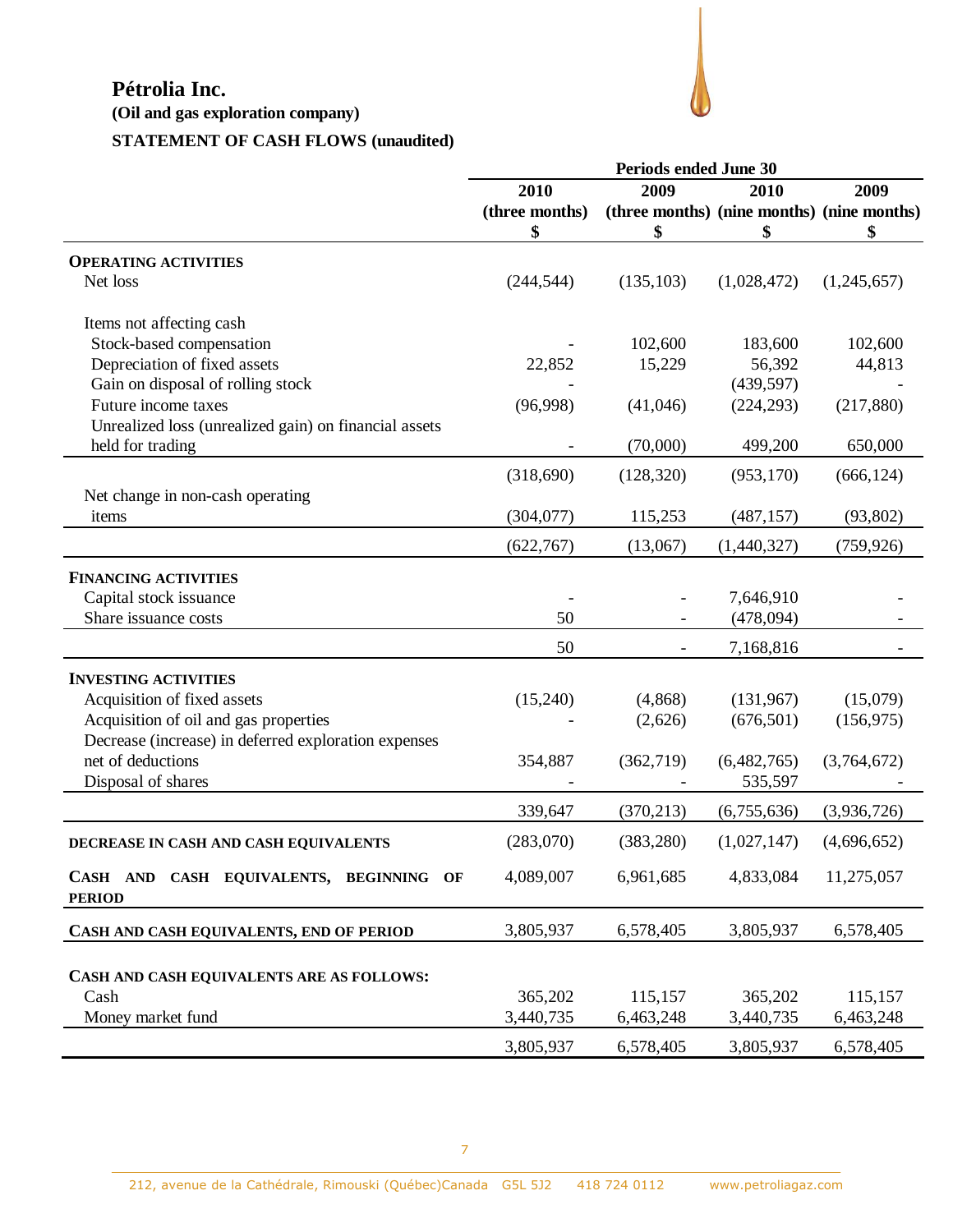

#### **1) INTERIM FINANCIAL INFORMATION**

The financial information as at June 30, 2010, and for the periods ended on June 30, 2010 and 2009, have not been audited. However, Management feels that all adjustments required to provide a fair presentation of the earnings for these periods have been included. These adjustments are of a normal, recurring nature. The interim operating earnings do not necessarily reflect the expected operating earnings for the full fiscal year.

#### **2) MAIN ACCOUNTING STANDARDS**

These unaudited interim financial statements have been prepared by the Company in accordance with Canadian generally accepted accounting principles and are based on the same accounting policies and methods as those mentioned in Note 3 of the Company is annual financial statements as at September 30, 2009, with the exception of recent accounting changes. However, they do not include all of the information that must be provided in annual financial statements. These unaudited interim financial statements should therefore be read in parallel with the Company's most recent audited annual financial statements.

#### **New Accounting Standards**

#### *Financial Instruments – Disclosures*

In June 2009, the CICA amended the Handbookes Section 3862,  $\tilde{\sigma}$ Financial Instruments ó Disclosures of Disclosures ( $\delta$ Section 3862 $\ddot{o}$ ), in order to adopt changes recently made by the IASB to international financial reporting standard 7, Financial Instruments: Disclosures ( $\delta$ IFRS 7 $\ddot{o}$ ) in March 2009. These changes apply to companies that have a public accountability obligation as well as to closely held companies, cooperative enterprises, rate-regulated enterprises, and non-profit organizations that have decided to adopt Section 3862. The changes were made in order to include additional disclosure obligations involving valuations of financial instrument fair value and to expand the disclosure obligations regarding liquidity risk.

The changes took effect for the annual financial statements for fiscal years ended after September 30, 2009. In order to ease the burden on preparers and for the sake of consistency with IFRS 7, the CICA decided that, in the first year of application, entities would not have to disclose comparative information for the information required under the changes. The adoption of Section 3862 had no impact on the amounts recorded in the Company is financial statements as at June 30, 2010.

#### *Financial Instruments – Recognition and Measurement*

In August 2009, the CICA amended Section 3855,  $\delta$ Financial Instruments  $\delta$  Recognition and Measuremento ( $\delta$ Section 3855 $\delta$ ), by adding and modifying paragraphs pertaining to the categorization of financial assets and to financial assets having lost value and by providing particular transitional guidelines. On October 1, 2009, the Company adopted the changes to Section 3855. Their application had no significant impact on operating results or the Company of financial position.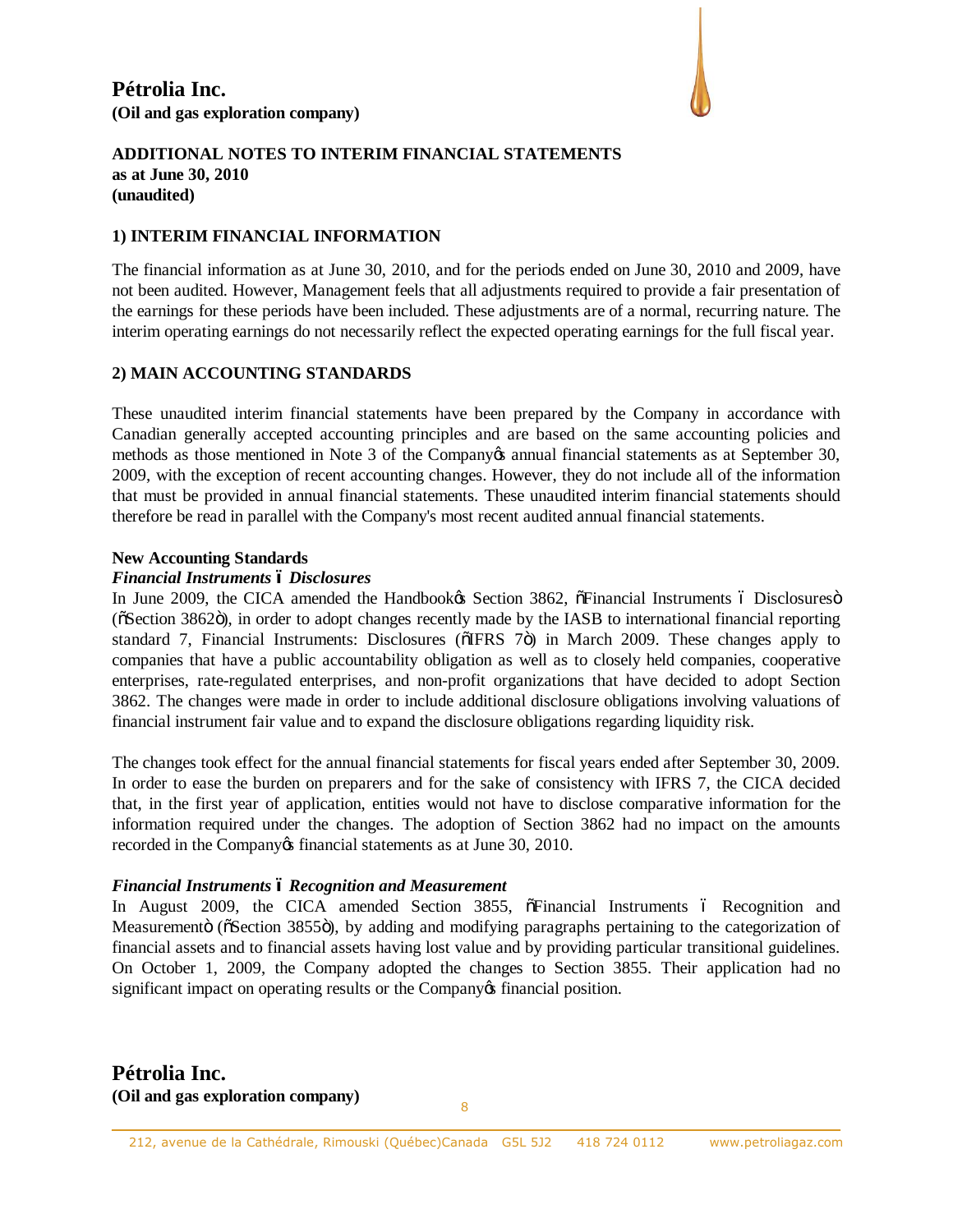

#### **2) MAIN ACCOUNTING STANDARDS (continued)**

#### **New Accounting Standards (continued)**

#### *Accounting Changes*

In June 2009, the CICA amended Section 1506,  $\tilde{o}$ Accounting Changes, $\ddot{o}$  in order to exclude from the scope of application changes in accounting methods resulting from the full replacement of an entity of accounting basis. This change applies to fiscal years opened after July 1, 2009. It was adopted on October 1, 2009, and had no impact on the financial statements.

#### **3. OIL AND GAS PROPERTIES**

|                                  | June 30, 2010 | <b>September 30, 2009</b> |
|----------------------------------|---------------|---------------------------|
|                                  |               |                           |
|                                  | (unaudited)   | (audited)                 |
| <b>Quebec</b>                    |               |                           |
| Anticosti                        | 278,687       | 241,006                   |
| Gastonguay                       | 638,497       | 612,595                   |
| Gaspésia-Edgar-Marcel-Tremblay   | 382,915       | 360,897                   |
| Gaspé                            | 2,395,552     | 979,120                   |
| <b>New Brunswick</b>             |               |                           |
| Dalhousie                        | 143,307       | 139,776                   |
|                                  | 3,838,958     | 2 3 3 3 3 9 4             |
| Less:                            |               |                           |
| Gaspé: Contribution of a partner | 3,768         |                           |
|                                  | 3,835,190     | 2,333,394                 |

The amounts recorded for the oil and gas properties represent the cost of acquiring the properties and the annual income related to these properties.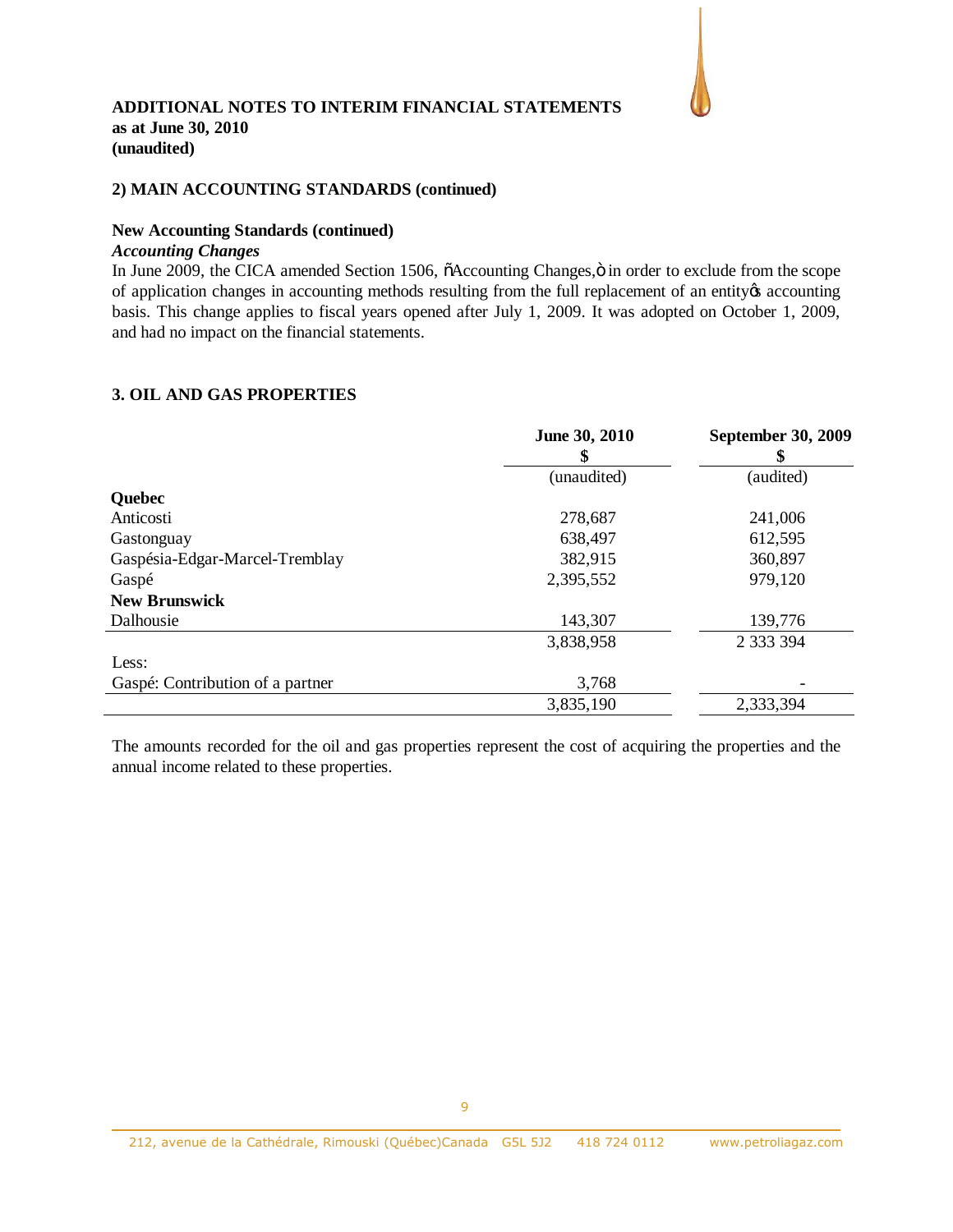

**(Oil and gas exploration company)**

# **ADDITIONAL NOTES TO INTERIM FINANCIAL STATEMENTS as at June 30, 2010**

**(unaudited)**

#### **4. DEFERRED EXPLORATION EXPENSES**

|                                   | September 30, | <b>Additions</b> | <b>Exchange</b> | <b>June 30,</b> |
|-----------------------------------|---------------|------------------|-----------------|-----------------|
|                                   | 2009          |                  |                 | 2010            |
|                                   | \$            | \$               | \$              | \$              |
|                                   | (audited)     | (unaudited)      |                 | (unaudited)     |
| Quebec                            |               |                  |                 |                 |
| Anticosti                         | 1,344,024     | 156,010          |                 | 1,500,034       |
| Gastonguay                        | 46,502        | 9,483            |                 | 55,985          |
| Gaspésia-Edgar-Marcel-Tremblay    | 3,475,534     | 26,493           |                 | 3,502,027       |
| Gaspé                             | 2,875,327     | 62,738           | (728, 799)      | 2,209,266       |
| Bourque project                   | 3,364,231     | 215,424          |                 | 3,579,655       |
| Haldimand project                 | 6,331,201     | 2752696          |                 | 9 083 897       |
| Tar Point No. 1 project           | 177,140       | 4 604 150        |                 | 4781290         |
| Others                            | 102,707       |                  | (102,707)       |                 |
| <b>New Brunswick</b>              |               |                  |                 |                 |
| Dalhousie                         | 1,085,303     | 24,545           |                 | 1,109,848       |
|                                   |               |                  |                 |                 |
|                                   | 18,801,969    | 7,851,539        | (831, 506)      | 25,822,002      |
| Less:                             |               |                  |                 |                 |
| Exploration subsidies and partner |               |                  |                 |                 |
| contributions                     |               |                  |                 |                 |
| Anticosti                         | 442,611       | 54,132           |                 | 496,743         |
| Gastonguay                        | 10,683        | 1,611            |                 | 12,294          |
| Gaspésia-Edgar-Marcel-Tremblay    | 325,194       | 6,331            |                 | 331,525         |
| Gaspé                             | 462,824       | 7,459            | (6,211)         | 464,072         |
| Bourque project                   | 2,844,231     | 183,145          |                 | 3,027,376       |
| Haldimand project                 | 1,301,186     | 874,930          |                 | 2,176,116       |
| Tar Point No. 1 project           | 62,015        | 521,097          |                 | 583,112         |
| Dalhousie                         | 6,922         |                  |                 | 6,922           |
|                                   |               |                  |                 |                 |
|                                   | 5,455,666     | 1,648,705        | (6,211)         | 7,098,160       |
|                                   | 13,346,303    | 6,202,834        | (825, 295)      | 18,723,842      |

Incomes resulting from the Haldimand well will be taken at 100 % by Pétrolia, up to an approximate amount of 1.2M\$, because its partner did not participate in some exploration works.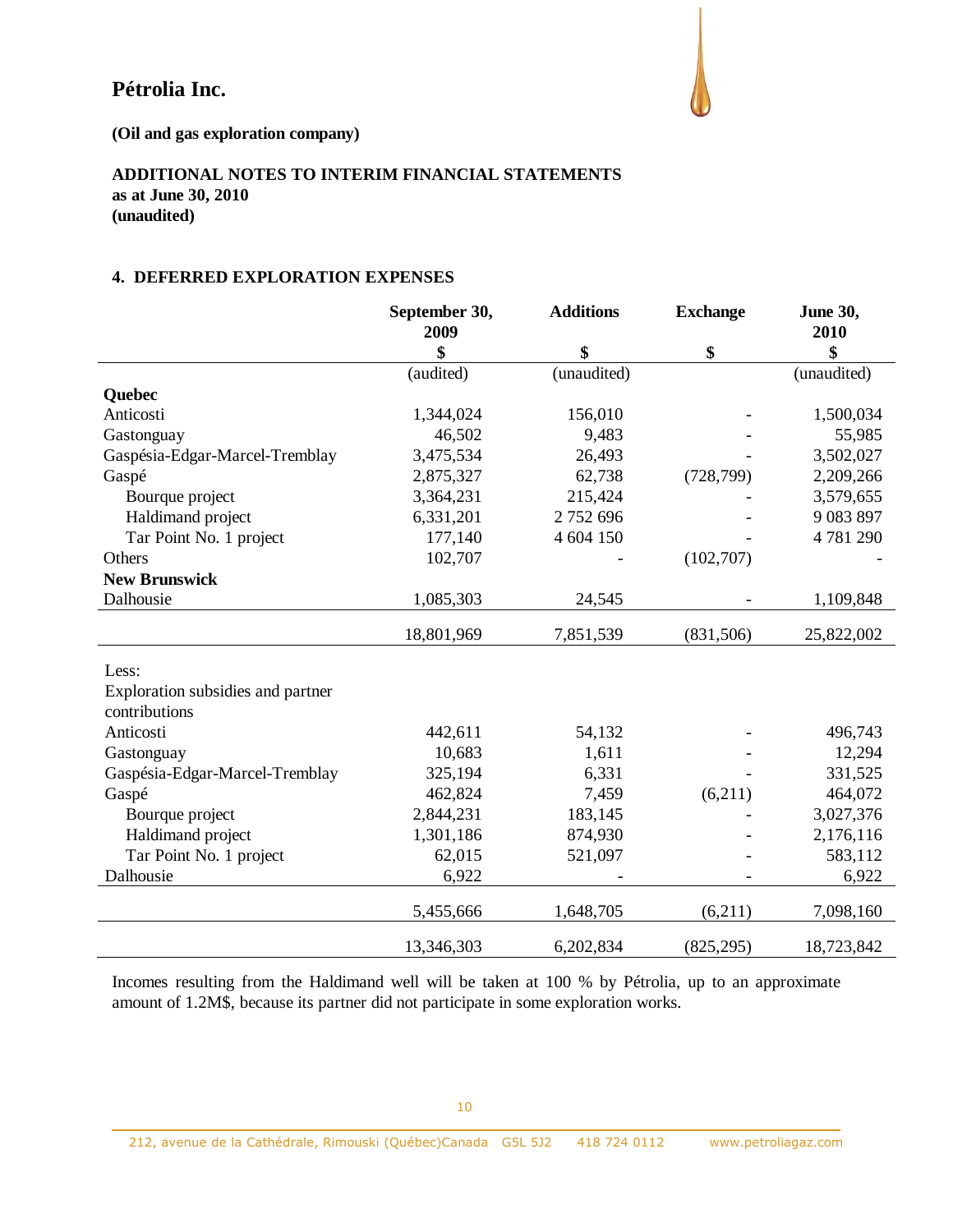**(Oil and gas exploration company)**

# **ADDITIONAL NOTES TO INTERIM FINANCIAL STATEMENTS as at June 30, 2010 (unaudited)**

# **4. DEFERRED EXPLORATION EXPENSES (continued)**

|                                   | September 30, | <b>Additions</b> | <b>June 30,</b> |
|-----------------------------------|---------------|------------------|-----------------|
|                                   | 2008          |                  | 2009            |
|                                   | \$            | \$               | \$              |
|                                   | (audited)     | (unaudited)      | (unaudited)     |
| Quebec                            |               |                  |                 |
| Anticosti                         | 1,096,296     | 245,348          | 1,341,644       |
| Edgar                             | 230,883       | 8,546            | 239,429         |
| Gaspésia                          | 3,119,249     | 69,793           | 3,189,042       |
| Gaspé and Gastonguay              | 8,267,463     | 2,644,684        | 10,912,147      |
| Marcel-Tremblay                   | 23,009        | 9,098            | 32,107          |
| Saint-Simon                       | 102,707       |                  | 102,707         |
| <b>New Brunswick</b>              |               |                  |                 |
| Dalhousie                         | 114,118       | 573,428          | 687,546         |
|                                   | 12,953,725    | 3,550,897        | 16,504,622      |
|                                   |               |                  |                 |
| Less:                             |               |                  |                 |
| Exploration subsidies and partner |               |                  |                 |
| contributions                     |               |                  |                 |
| Anticosti                         | 356,084       | 85,694           | 441,778         |
| Edgar                             | 19,754        | 2,991            | 22,745          |
| Gaspésia                          | 262,075       | 24,428           | 286,503         |
| Gaspé and Gastonguay              | 3,169,477     | 1,325,769        | 4,495,246       |
| Marcel-Tremblay                   | 7,526         | 3,184            | 10,710          |
| Dalhousie                         | 6,922         |                  | 6,922           |
|                                   | 3,821,838     | 1,442,066        | 5,263,904       |
|                                   | 9,131,887     | 2,108,831        | 11,240,718      |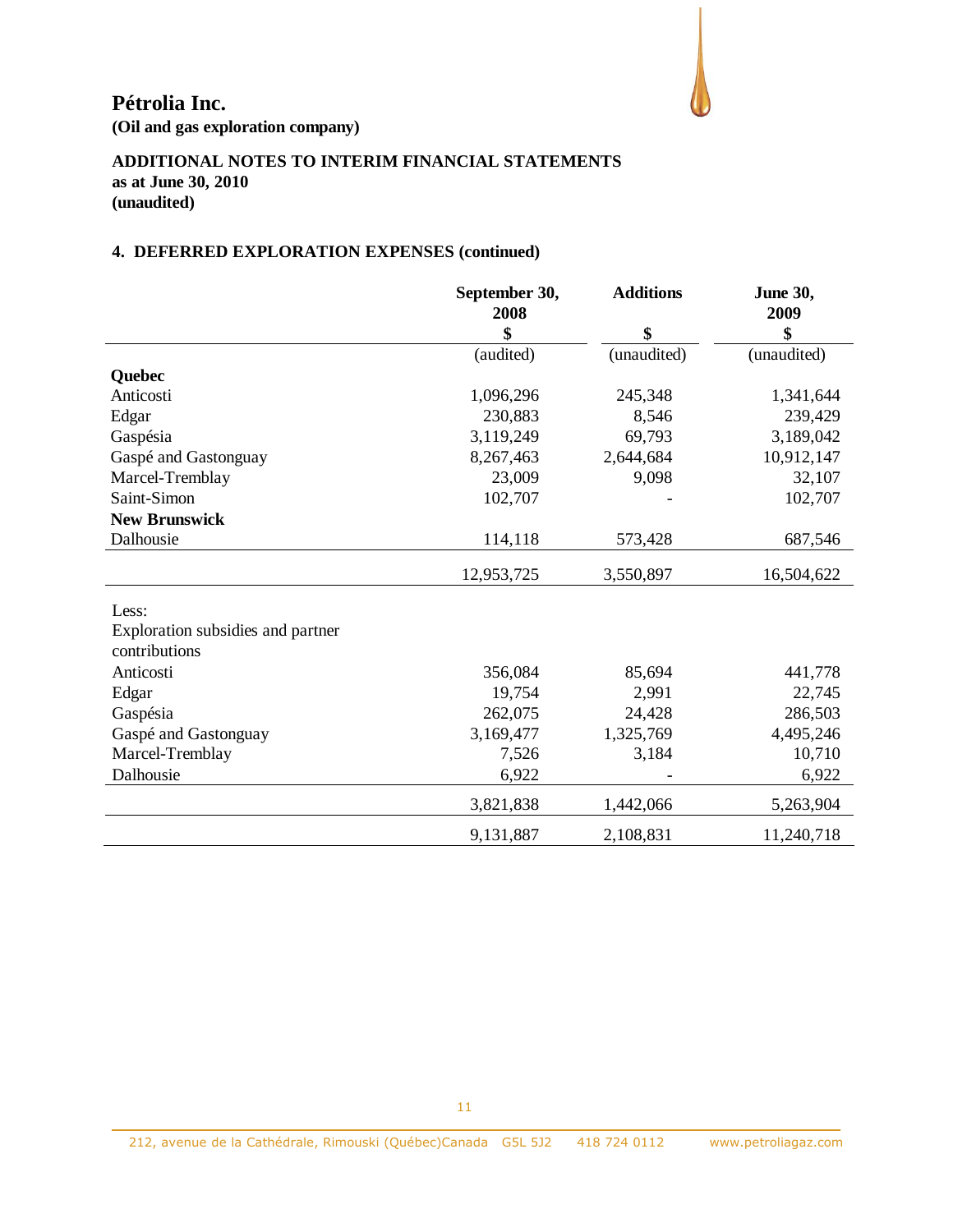

#### **ADDITIONAL NOTES TO INTERIM FINANCIAL STATEMENTS as at June 30, 2010 (unaudited)**

#### **5) CAPITAL STOCK**

#### **Authorized**

Unlimited number of common, participating, voting, and no par value shares.

#### **Issued**

50,067,287 common shares

#### **Stock-Based Compensation Costs**

The Company has a Stock Option plan that allows it to grant a maximum of 10% options to directors, officers, key employees, and suppliers on a continuous basis. The exercise price of each option corresponds to the market price or discounted market price on the day before the option was granted. Granted options cannot last more than five years. Certain options can be exercised immediately upon allocation and others can be exercised according to a vesting schedule.

During the second quarter, the Company granted stock options with an exercise price corresponding to the share to price on the day before their allocation date. The fair value of each allocated option was calculated using the Black-Scholes option pricing model and the following assumptions:

|                          | <b>February 2010</b> | <b>May 2009</b> |
|--------------------------|----------------------|-----------------|
|                          |                      |                 |
| Risk-free interest rate  | 2.25%                | 2.25%           |
| Expected volatility      | 102%                 | 103%            |
| Lifetime granted (years) | 5 years              | 5 years         |
| Rate of return of shares | Nil                  | Nil             |

Accordingly, the stock-based compensation was distributed as follows:

|                                                      | <b>February 2010</b> | <b>May 2009</b>  |
|------------------------------------------------------|----------------------|------------------|
| Statement of income<br>Deferred exploration expenses | 183,600              | 102,600<br>7,125 |
| Total                                                | 183,600              | 109,725          |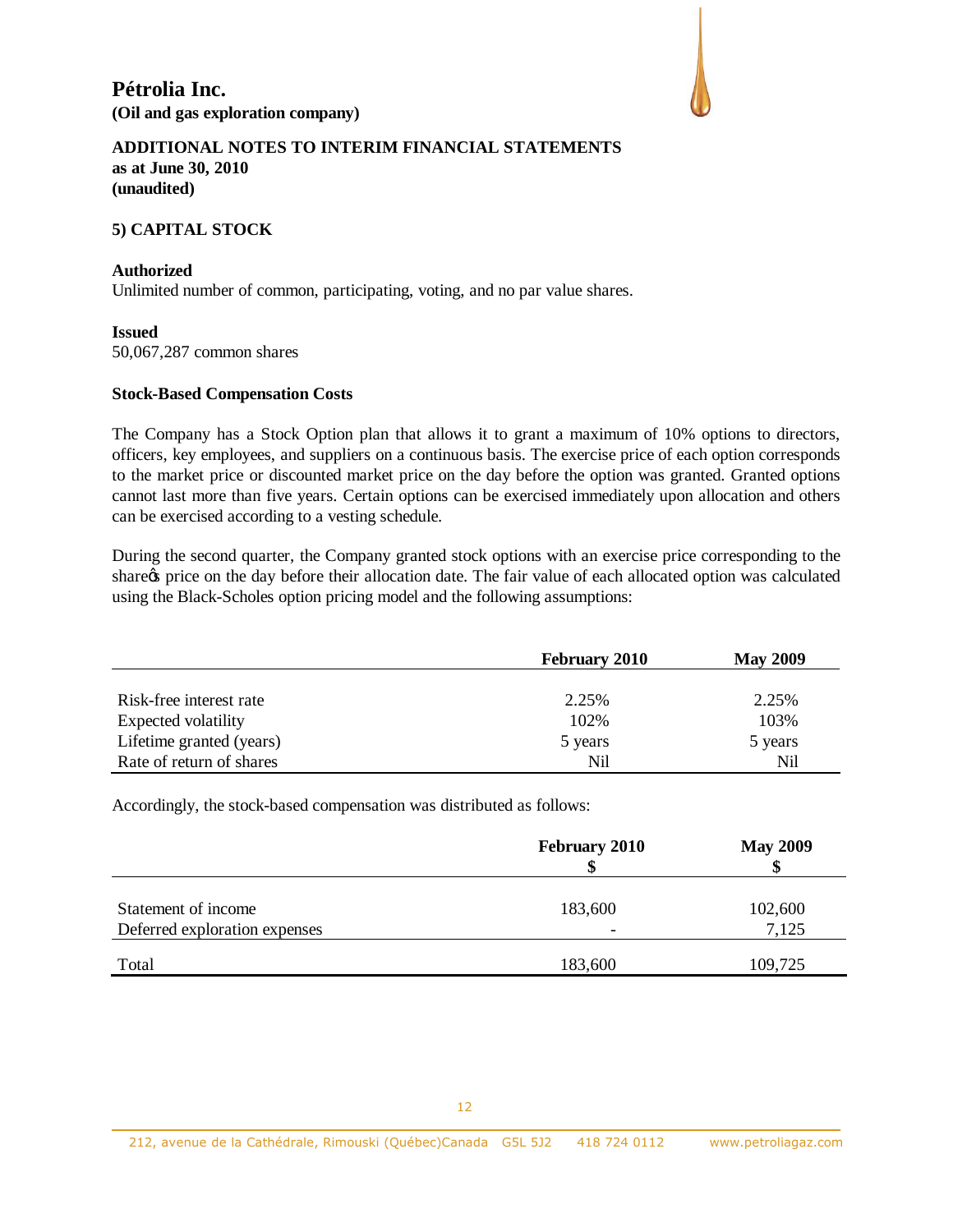

# **5) CAPITAL STOCK (continued)**

#### **Stock options**

The following table summarizes information about the stock options:

|                           | 2010                                |                                             | 2009                                |                                             |  |
|---------------------------|-------------------------------------|---------------------------------------------|-------------------------------------|---------------------------------------------|--|
|                           | Number of<br>options<br>outstanding | Weighted<br>average exercise<br>price<br>\$ | Number of<br>options<br>outstanding | Weighted<br>average exercise<br>price<br>\$ |  |
| Outstanding and           |                                     |                                             |                                     |                                             |  |
| exercisable at            |                                     |                                             |                                     |                                             |  |
| September 30              | 4,090,000                           | 0.58                                        | 3,907,500                           | 0.58                                        |  |
| Granted                   | 270,000                             | 0.89                                        | 230,000                             | 0.74                                        |  |
| Exercised                 | (1,192,500)                         | (0.43)                                      |                                     |                                             |  |
| Expired                   | (202, 500)                          | (1.18)                                      | (47,500)                            | (0.91)                                      |  |
| Outstanding and           |                                     |                                             |                                     |                                             |  |
| exercisable as at June 30 | 2,965,000                           | 0.64                                        | 4,090,000                           | 0.58                                        |  |

As at June 30, 2010, the stock options granted as part of the Plan are allocated as follows:

| <b>Weighted average</b><br>exercise price<br>\$ | <b>Shares</b> | <b>Expiration date</b> |
|-------------------------------------------------|---------------|------------------------|
| 0.40                                            | 675,000       | February 3, 2011       |
| 0.58                                            | 150,000       | May 10, 2011           |
| 0.74                                            | 50,000        | May 21, 2012           |
| 0.40                                            | 662,500       | June 21, 2012          |
| 0.60                                            | 400,000       | February 12, 2013      |
| 0.60                                            | 150,000       | March 3, 2013          |
| 1.25                                            | 427,500       | July 7, 2013           |
| 0.74                                            | 180,000       | May 21, 2014           |
| 0.89                                            | 270,000       | February 25, 2015      |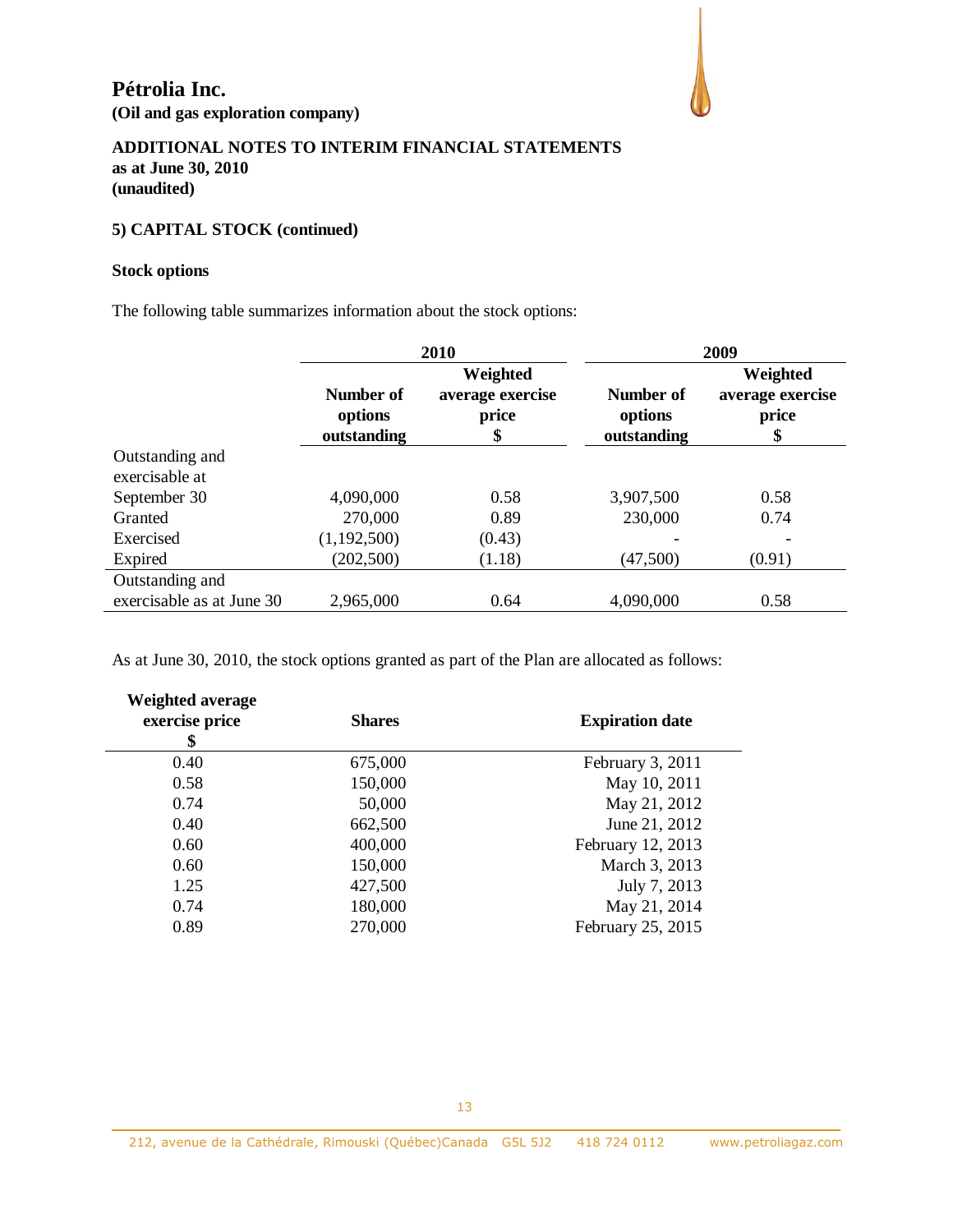

#### **5) CAPITAL STOCK (continued)**

#### **Warrants**

Outstanding warrants can be exercised as follows:

#### **Exercise price**

| \$   | <b>Shares</b> | <b>Expiration date</b> |
|------|---------------|------------------------|
| 1.50 | 3,333,332     | December $6, 2010$     |
| 1.30 | 2,163,161     | December 4, 2011       |
| 1.00 | 1,750,000     | October 10, 2012       |
| 1.00 | 3,000,000     | January 10, 2013       |
|      |               |                        |

## **6) FINANCIAL INSTRUMENT DISCLOSURES**

#### **Risk Management Policy**

Through its financial assets and liabilities, the Company is exposed to various risks. The following analysis provides an assessment of the risks as at June 30, 2010, the date of the balance sheet:

#### **Credit Risk**

Financial instruments that potentially subject the Company to credit risk consist primarily of cash and cash equivalents, and accounts receivable. The Company  $\alpha$  cash and cash equivalents are held with or issued by first-class financial institutions. Receivables mostly represent sums due from the governments and related parties. Therefore, Management considers the risk of non-performance on these instruments to be very minimal.

#### **Maximum Exposure to Credit Risk:**

|                   | <b>2010</b><br>\$ | 2009<br>\$ |  |
|-------------------|-------------------|------------|--|
| Money market fund |                   |            |  |
|                   | 3,440,735         | 6,463,248  |  |
|                   |                   |            |  |
| Receivables       | 1,615,629         | 2,011,465  |  |
| Cash              | 365,202           | 115,157    |  |
|                   | 5,421,566         | 8,589,870  |  |

#### **Market Risk**

and any decision whether to proceed with  $_{14}$  production. The Company is also exposed to fluctuations in hydrocarbon and gas prices, as they influence the potential profitability of the oil properties held by the Company and therefore have an impact on its exploration plan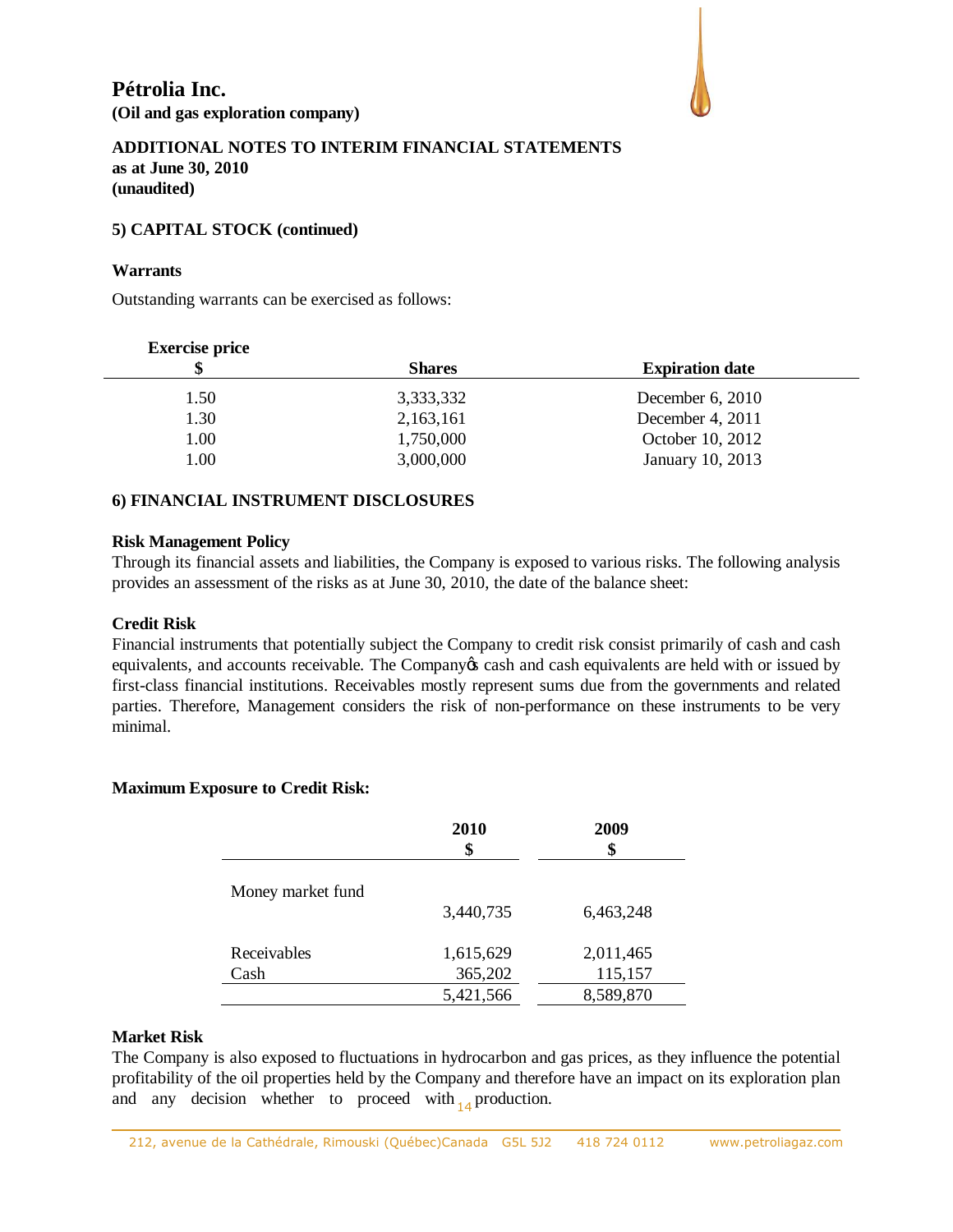

#### **ADDITIONAL NOTES TO INTERIM FINANCIAL STATEMENTS as at June 30, 2010 (unaudited)**

#### **6) FINANCIAL INSTRUMENT DISCLOSURES (continued)**

#### **Liquidity Risk**

Liquidity risks are the risks that the Company would be unable to cope with its financial obligations at the required times or could only do so at excessive cost. The Company finances its growth through the issuance of shares. One of Managementos main financial objectives is to maintain an optimal level of liquidities by actively managing the exploration work to be performed. Considering the liquid resources at the Company's disposal, Management feels that the Company is exposed to high liquidity risks.

All of the Company tinancial liabilities have a maturity of less than one year.

#### **Categorization of Financial Instruments**

Financial instruments fall into one of the following five categories: held for trading, investments held to maturity, loans and debts, financial assets available for sale, or other financial liabilities. The category determines the instrument to accounting treatment. The Company establishes the category during the initial recording of the financial instrument based its underlying goal.

| <b>Financial assets/liabilities</b> | Category                    | <b>Valuation</b>      |  |
|-------------------------------------|-----------------------------|-----------------------|--|
| Cash and cash equivalents           | Held for trading            | Fair value            |  |
| Receivables                         | Loans and debts             | Cost after impairment |  |
| Trade and other payables            | Other financial liabilities | Cost after impairment |  |

The Company of financial assets and liabilities are categorized and valued as follows:

#### **Categorization of Financial Instruments**

Financial instruments valued at the cost after impairment are initially recognized at fair value then at the cost after impairment, with gains and losses recognized in net earnings for the period during which the gain or loss occurs. Changes in the fair value of financial instruments categorized as held for trading are recorded in net earnings for the period during which the change takes place.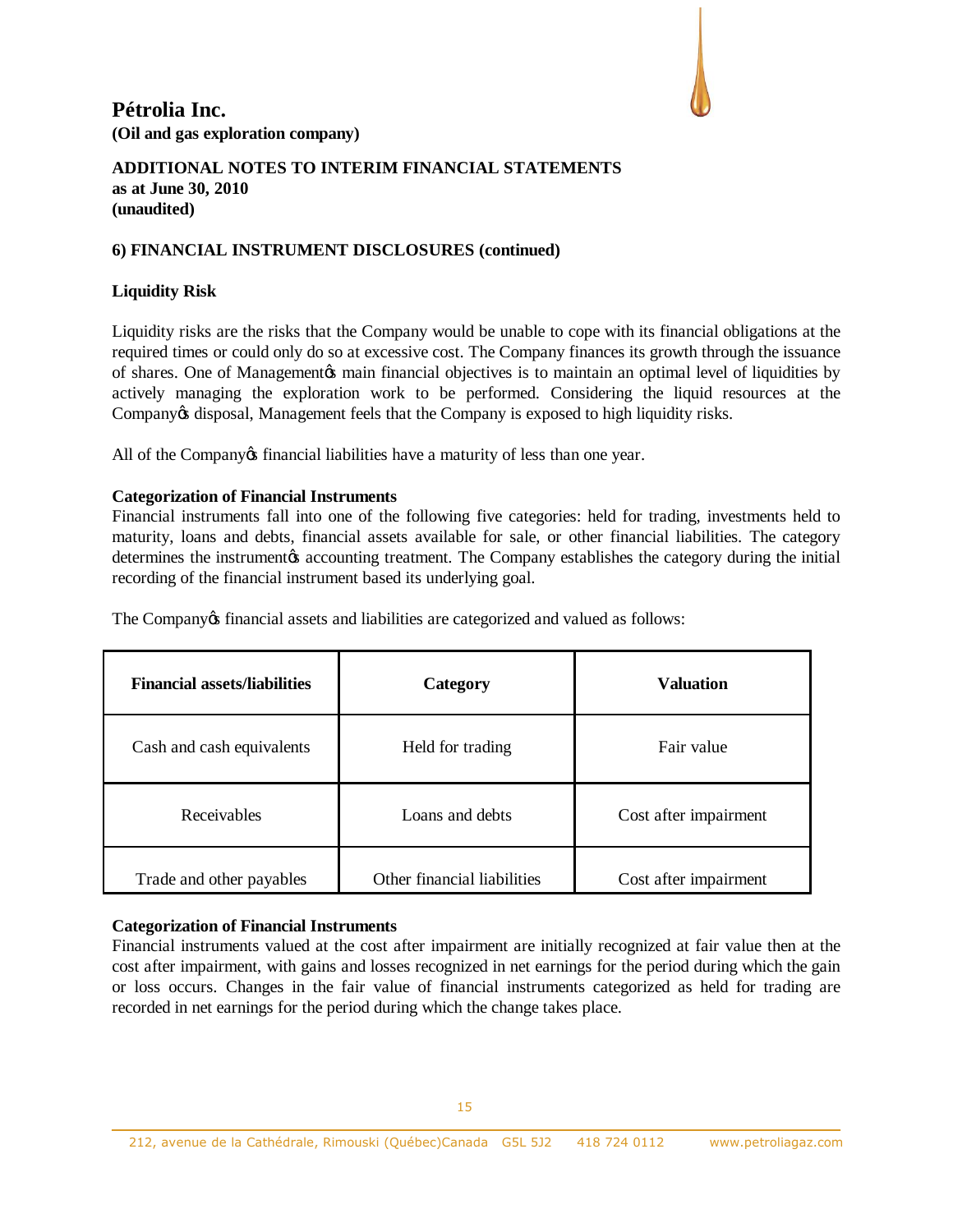

#### **ADDITIONAL NOTES TO INTERIM FINANCIAL STATEMENTS as at June 30, 2010 (unaudited)**

#### **6) FINANCIAL INSTRUMENT DISCLOSURES (continued)**

#### **Hierarchy of Fair Value Valuations**

Financial instruments recorded at fair value on the balance sheets are categorized according to a hierarchy that reflects the significance of the data used to carry out the valuations.

The hierarchy of fair value valuations is broken down into the following levels:

Level 1 6 valuation based on the prices (non-adjusted) listed on the asset markets for identical assets or liabilities: cash and cash equivalents are found on this level.

Level 2 6 valuation techniques based on data other than the listed prices referred to in level 1 observable for assets or liabilities directly (prices) or indirectly (price derivatives).

Level 3 6 valuation techniques based on a significant share of data related to the asset or liability not based on observable market data (non-observable data).

The hierarchy that applies as part of the determination of the fair value requires the use of data observable on the market each time such data exist. A financial instrument is placed at the lowest level of the hierarchy for which a piece of significant data has been taken into account in the valuation of the fair value.

The fair value of financial instruments is summarized as follows:

|                                                    | 2010                    |                         | 2009                    |                         |
|----------------------------------------------------|-------------------------|-------------------------|-------------------------|-------------------------|
|                                                    | <b>Book value</b><br>\$ | <b>Fair value</b><br>\$ | <b>Book value</b><br>\$ | <b>Fair value</b><br>\$ |
| Financial assets<br>Held for trading:              |                         |                         |                         |                         |
| Cash and cash equivalents<br>Loans and debts:      | 3,805,937               | 3,805,937               | 6,578,405               | 6,578,405               |
| Receivables                                        | 1,615,629               | 1,615,629               | 2,011,465               | 2,011,465               |
| <b>Financial liabilities</b><br>Other liabilities: |                         |                         |                         |                         |
| Trade and other payables                           | 759,128                 | 759,128                 | 132,163                 | 132,163                 |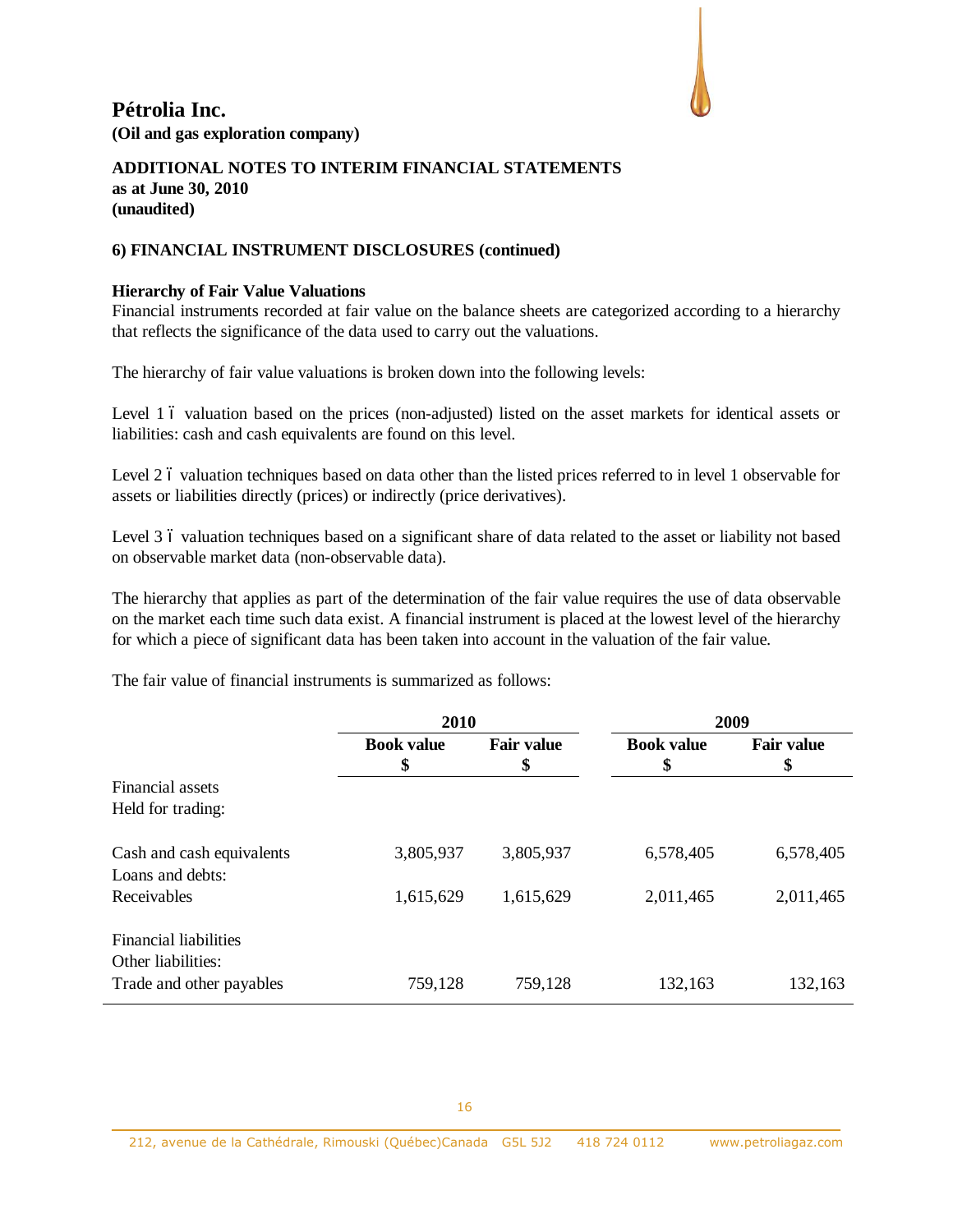

#### **ADDITIONAL NOTES TO INTERIM FINANCIAL STATEMENTS as at June 30, 2010 (unaudited)**

#### **7) EVENT SUBSEQUENT TO THE BALANCE SHEET DATE**

On July 22, 2010, the Company announced that it signed an agreement in principle with SCDM Énergie, through the subsidiary Investcan Energy. Upon the signing of the final agreements and in exchange for \$15M, including \$6.5M in cash and \$8.5M in future work, Investcan Energy will acquire 50% of Pétroliags interests in the Haldimand discovery as well as in 13 licences around this discovery.

#### **8) COMPARATIVE FIGURES**

Certain comparative figures have been reclassified to make them consistent with the presentation adopted for the current periods.